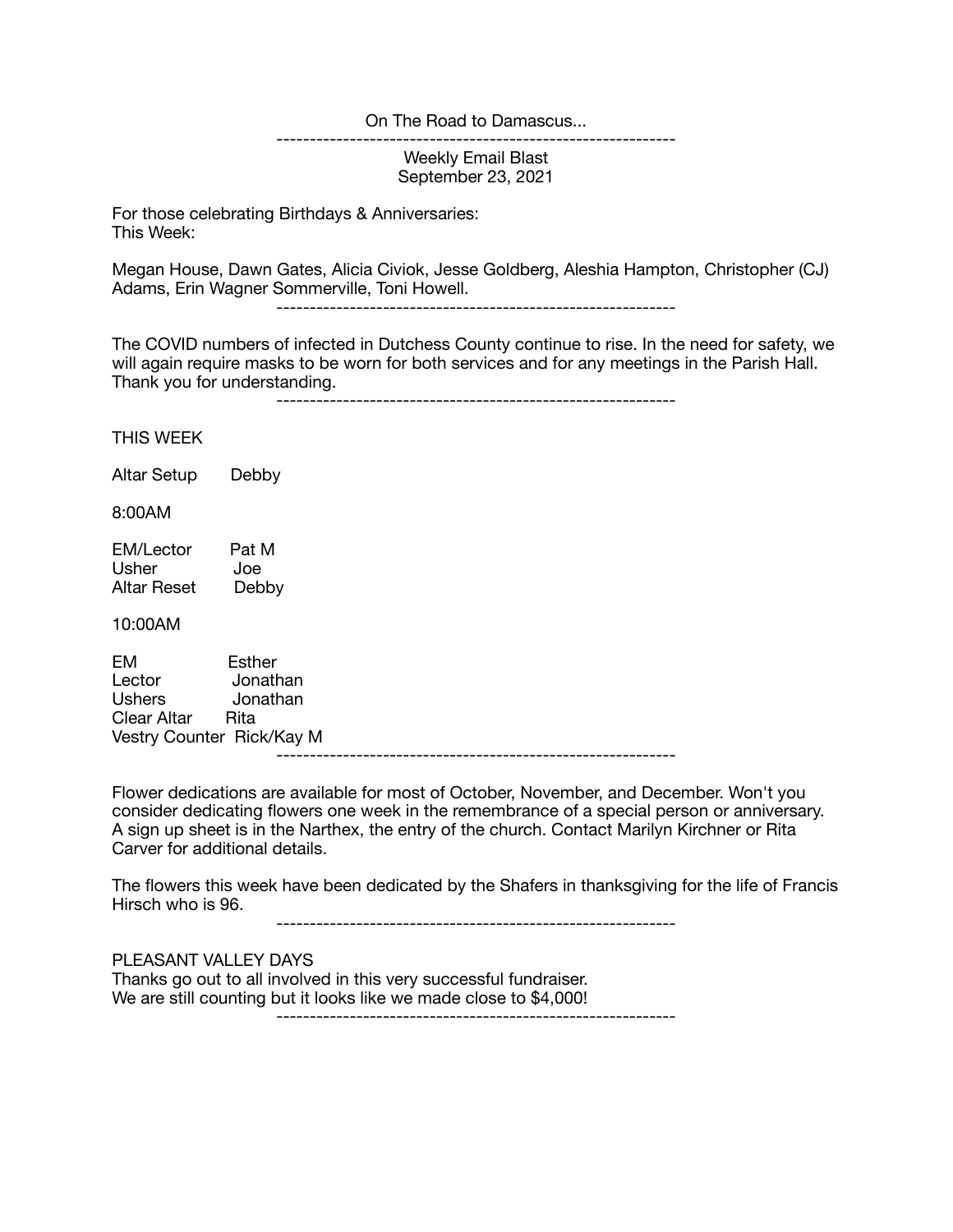SAVE THE DATE! 61st Annual Chicken BBQ September 25, 2021

Ginny is making the potato salad on Friday. If you are cooking potatoes for her, get them to the parish hall before 12 noon on Friday. Friday at 5pm - Construction of the barbeque pit and putting up the take out tent is happening. If you are baking dessert, please bring it to the parish hall Friday (12noon or 5pm) or Saturday (anytime after 9am). Spread the word about St. Paul's 61st Annual Chicken BBQ. We are looking forward to another successful fundraiser. Thank you, Pam M (845) 635-9402

------------------------------------------------------------

THIS WEEK -- September 25th 4:30-7:00 Chicken BBQ Coffee Hour will be returning on the first Sunday of the month: October 3rd, November 7th, December 5th.

------------------------------------------------------------

Special Prayer List

Judy Buechele Rick Harris Kathryn Kistinger Linda Rothman (4885 1st. St. N.E #219 St. Petersburg, FL 33703) Rosemary Wright

------------------------------------------------------------

Bishop's Corner:

If you missed any of this week's inspiring video messages from our Bishops, click on this blue link: Diocese of NY (https://vimeo.com/showcase/ednyhweaster2020) and it will take you to the page with all their wonderful videos.

------------------------------------------------------------

Reminders

Adams Gift Cards: Year-Round Fundraising - PLEASE CALL GINNY OR DEBBY TO ARRANGE FOR PICKUP. If you shop at Adams or give gift cards as gifts, our ministries benefit from this fundraiser. Thank You!

------------------------------------------------------------

Communications

If you use Facebook, please like & follow the St. Paul's page (https://www.facebook.com/ stpaulspleasantvalley/?ref=bookmarks) . Also, please invite people you know who may be interested in the mission and outreach ministries at St. Paul's. ALSO, please "Subscribe" to our YouTube channel and let others know about it. Let's get the WORD out!

------------------------------------------------------------